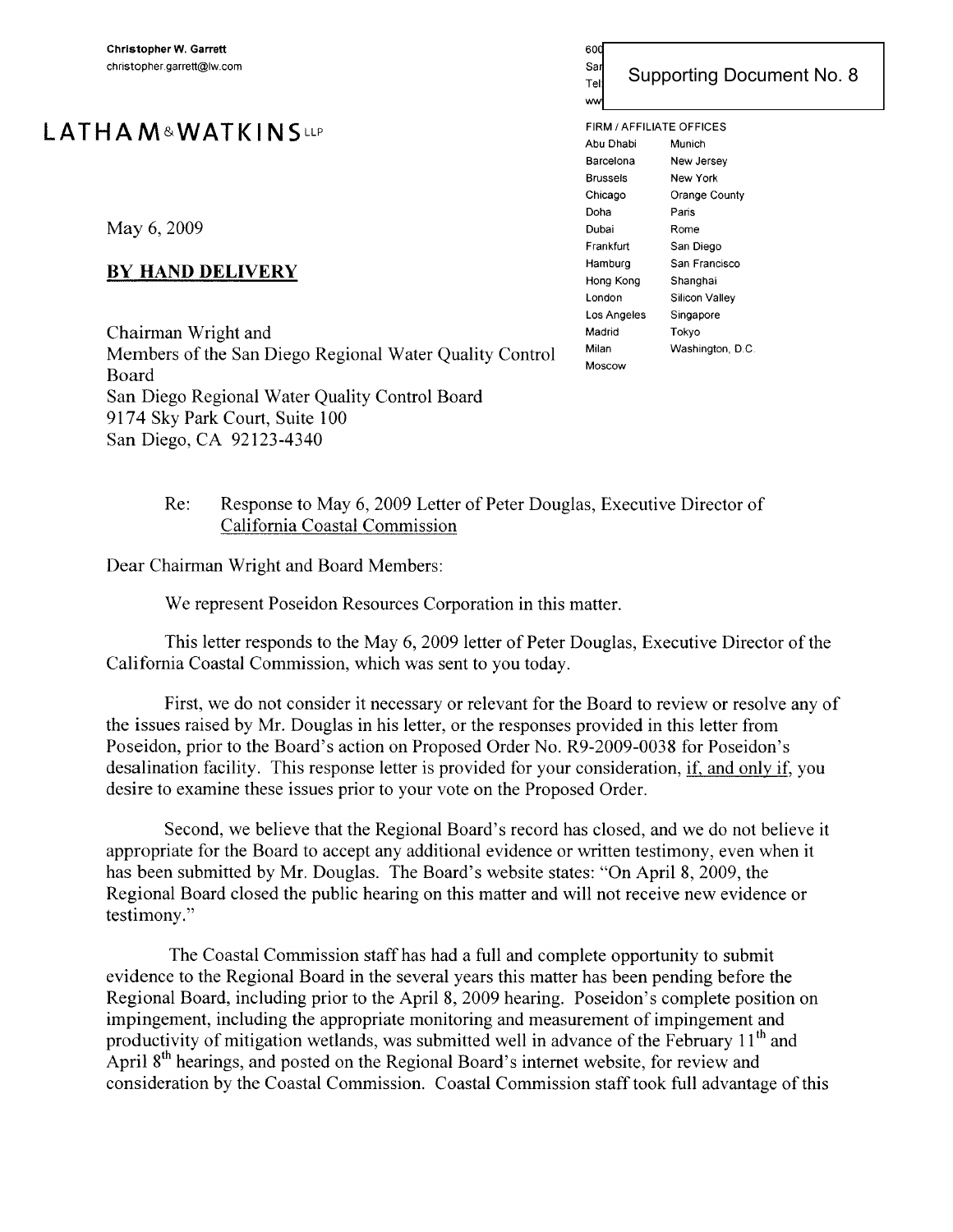#### LATHAM&WATKINSup

opportunity to provide comment, and had the ability to submit comments to the Regional Board up to and including the date of the April 8, 2009 hearing before this Board. Poseidon previously responded to these comments in an April 8, 2009 letter addressed to you from my partner David Goldberg of Latham & Watkins. This response letter is provided for your consideration, if and only if, you decide to consider the letter from Mr. Douglas, despite the fact that it has been submitted after the close of the record for this proceeding and it does not include new or substantive information not previously provided to the Regional Board by Commission staff and fully addressed by Poseidon..

Mr. Douglas states in his letter that, "We understand the Board may be making a decision at its upcoming meeting based in part on information Poseidon recently provided to you about its proposed facility and the mitigation plan approved by the Coastal Commission."

This statement on its face is flatly incorrect on three key different points:

1. No Recent Information from Poseidon. Poseidon has not "recently provided" any "information" to the Regional Board about either "its proposed facility" or "the mitigation plan approved by the Coastal Commission." Any information provided by Poseidon about either of these topics was submitted in advance of the April 8<sup>th</sup> hearing, fully reflected in the documents posted on the Regional Board's website, and there have been no new submittals to the Board since that time.

2. Poseidon's Facility Has Not Changed. Poseidon's proposed facility has not changed. It is fully described in the March 27, 2009 Minimization Plan posted on the Regional Board's website.

3. The MLMP Adopted By The Commission Has Not Changed. The MLMP approved by the Coastal Commission has not changed. It was submitted to the Regional Board in November of 2008.

Turning to the details of Mr. Douglas's letter, he raises two key arguments. Both of these key substantive points are also incorrect.

1. Poseidon Has Not Changed Its Project Description And Has Not Changed Its Intake Velocities. As set forth in the April 8, 2008 letter to this Board from Mr. Goldberg of Latham & Watkins, Poseidon has consistently stated that it expects that when the desalination project operates in standalone mode without operations from the power plant, that the mean velocity of seawater at the bar rack intake from Agua Hedionda Lagoon will be 0.5 feet per second. Poseidon has not changed its project description. The bar racks contain vertical bars at the mouth of the seawater intake system as described on page 3-3 of the Minimization Plan. Downstream from the seawater intake system, the seawater then flows through bar racks and an approximately 600 to 1000 foot series of underground pipes and channels, through fine screens and two cooling water pumps described on page 3-6 of the Minimization Plan.

2. Poseidon Has Not Claimed That The MLMP Approved By The Coastal Commission Was Designed To Mitigate For Impingement Impacts. The record is clear that the Coastal Commission did not provide for mitigation of impingement impacts as part of its adopted Marine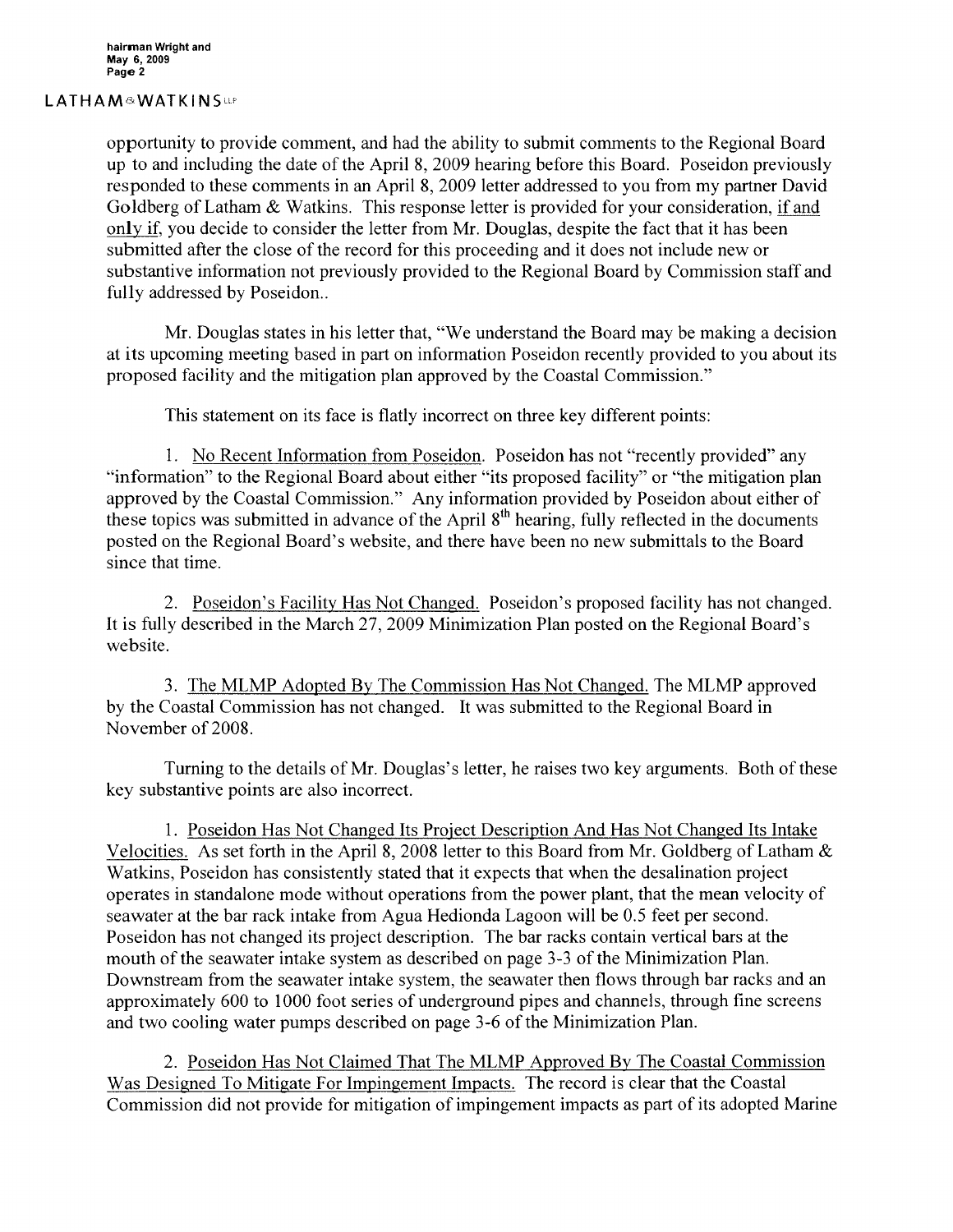### LATHAM&WATKINSLP

Life Mitigation Plan, and Poseidon has never claimed that it did. Instead, Poseidon has presented evidence that the same wetlands that are required under the MLMP will also have excess biological productivity that more than compensates for any impingement impacts from the desalination project's standalone operations. Poseidon has agreed to an additional requirement from the Regional Board to confirm this commitment to the 1715.5 kilograms per year of additional biological productivity, and its experts have explained why this is not "doublecounting." Poseidon is not seeking any change or modification to the MLMP. Instead, Poseidon has agreed to this separate and additional requirement, which can be satisfied by the same acreage as established under the MLMP.

3. Poseidon Does Not Believe That There Are Any "Recently Identified Higher Adverse Impingement Impacts", Nor Will The Regional Board **In** Its Proposed Order Find Any Such "Higher Adverse Impacts." Poseidon's position, since April 30, 2008 (over one year ago), is that the forecasted impingement from Poseidon's desalination plant during standalone operations will be 1.56 kg per day (3.43 pounds per day), or less. This is the figure cited in Dr. David Mayer's report in April of 2008, which was resubmitted to this Board on February 2, 2009. This value is slightly more than the 2.12 pounds per day estimate of impingement that the Coastal Commission cites in its August 8, 2008 findings adopted for its permit, but still less than the daily diet of one adult brown Pelican. There has been no recently identified increase in forecasted impingement. We understand that the Regional Board staff may disagree with the Poseidon forecast, in part because of a staff concern including so called "outliers" recorded during unusually heavy rainstorms, and an unwillingness to discount these outliers for expected reduced flow. We believe the staff's proposed order with errata (like Poseidon's proposed Alternative Order) will provide that the Board does not need to resolve this disagreement as to the impingement forecast, between Poseidon and the Regional Board staff, because Poseidon has voluntarily agreed to meet a higher productivity standard. We believe this is the most expeditious way for the Board to take action on May  $13<sup>th</sup>$  and move on with this project.

**However, should the Board have any concerns about this issue raised by Mr. Douglas, we urge the Board to change the proposed Order before it and expressly and explicitly determine that the forecasted level of impingement will be in accordance with Poseidon's position, 1.56 kg per day (3.43 pounds per day), and find that Poseidon has voluntarily agreed to meet a productivity standard which is based on a higher estimate of 1715.5 kg/year (which is based on a 4.7 kg/day (10.37 pounds per day) standard}. This language is in Attachment A to this letter.**

By making this explicit change to accept Poseidon's 1.56 kg per day number respond to Mr. Douglas's letter, the Board will put to rest any concerns that have been raised by Mr. Douglas's misunderstanding of the Board's order.

We would also note that Poseidon's forecast of 1.56 kg per day (3.43 per day) was provided to the Regional Board staff on April 30, 2008, who in tum provided it to the State Lands Commission staff. We do not know to what extent the Regional Board staff provided this information to the Coastal Commission staff as part of the extended interagency coordination process that the Board directed occur in April 2008 with the conditional approval of the Minimization Plan, but we do know that such information was available for the May 1, 2008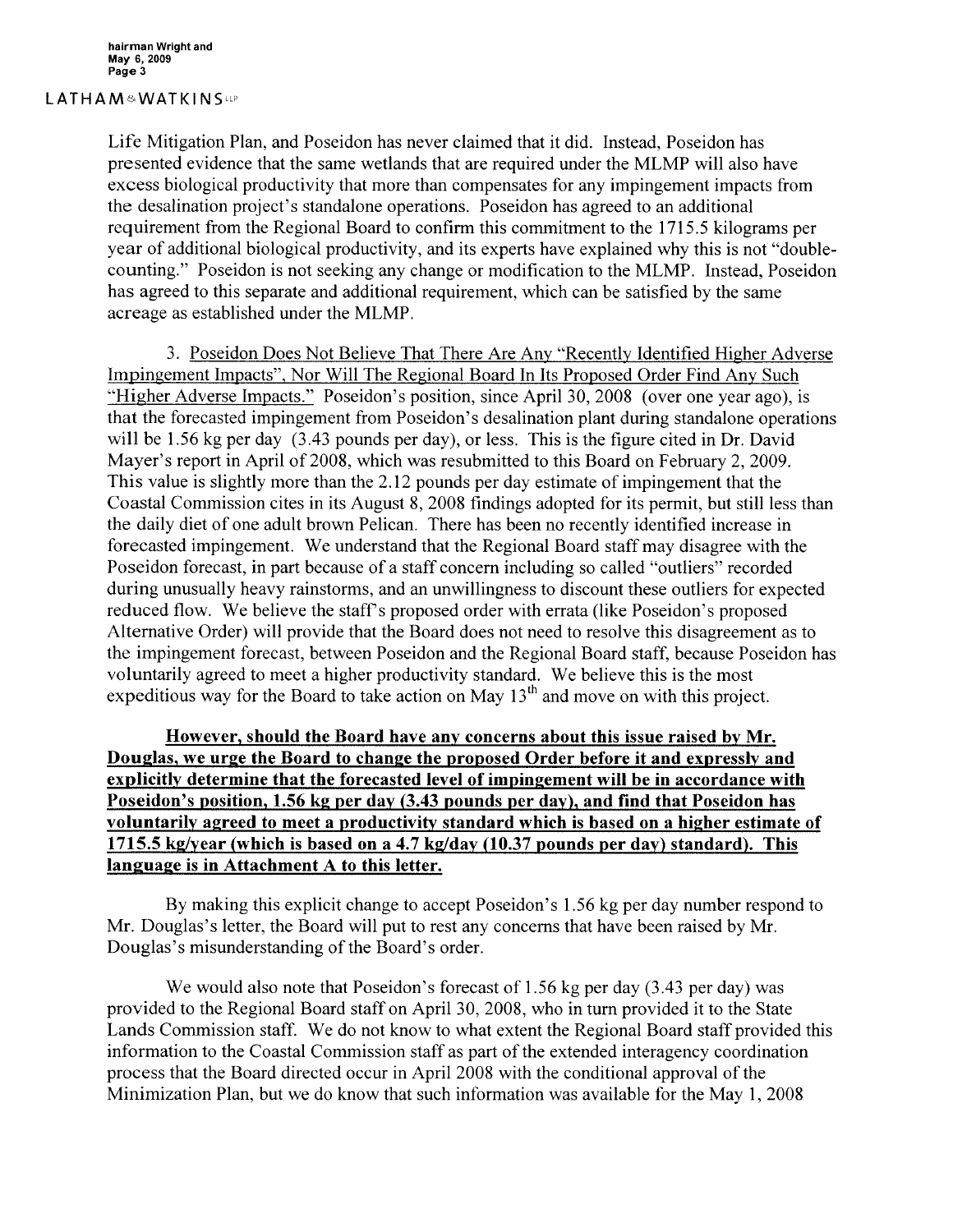#### LATHAM&WATKINSLP

interagency coordination meeting at Agua Hedionda Lagoon. Should the Coastal Commission staff have desired to obtain any information on impingement, we are sure the Regional Board staff would have provided this April 30, 2008 information and Dr. David Mayer's report.

4. The Productivity Monitoring Plan For The Board's 1715 kg per year Standard Will Be Reviewed By The Scientific Advisory Panel. Mr. Douglas's letter incorrectly states that the productivity monitoring plan ("PMP") to demonstrate compliance with the 1715.5 kg/year standard provided for under the Board's Order to meet the Board's productivity standard will not be reviewed by the Scientific Advisory Panel. In fact, both the staff proposed Board order and the Poseidon Alternative Order expressly provide for such review by the SAP.

We note that the letter you received is from the Coastal Commission staff, not the Coastal Commission itself and that the Commission has repeatedly rejected the Commission staff's position on an number of occasions concerning the Poseidon project. While Poseidon does not believe there is any need for an amendment to its permit, should the Coastal Commission staff believe that the Coastal Commission should require an amendment to Poseidon's permit to address the staff's concerns, the staff certainly has the ability to request the Commission to take such action, and no action by this Board is required for the Commission to consider this request of its own staff.

Thank you for considering our input.

Sincerely,

 $uv$ 

 $\mathscr{D}$ hristopher W. Garrett of LATHAM & WATKINS LLP

cc: Peter Douglas